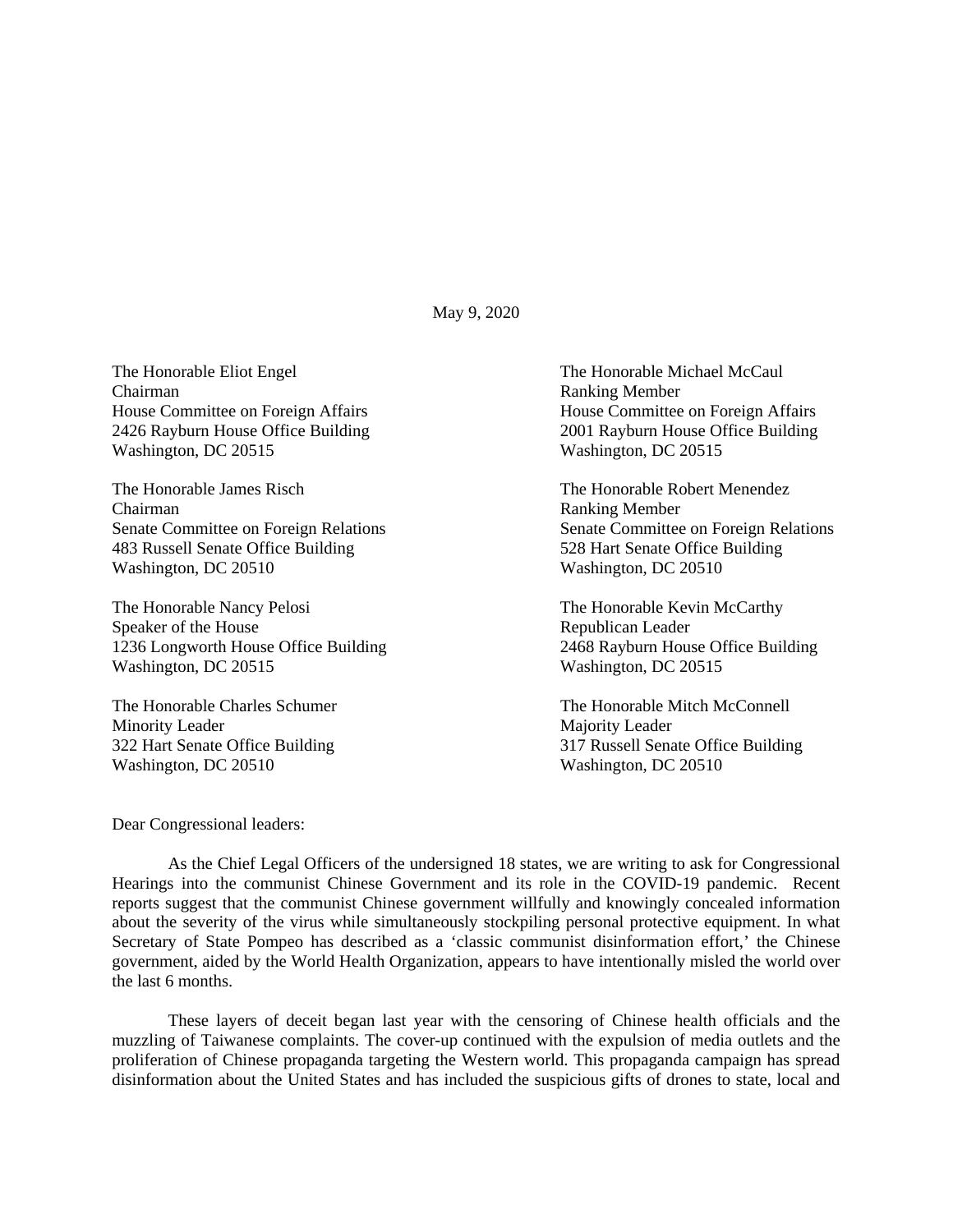Congressional leaders May 9, 2020 Page 2

federal authorities as well as "educational" grants to American universities connected to the Wuhan Institute of Virology.

During this same period, COVID-19 has wreaked havoc on our states and the Nation. We must all hold China accountable for the devastation and destruction caused by COVID-19. Tens of thousands have died from the virus and millions have lost their jobs. Countless businesses, both big and small, will perish and our states will grapple with tough economic decisions for years to come.

One of our colleagues has already filed suit against China and many of us are considering similar legal actions. Congressional hearings are critical to our Nation's understanding of the origins of COVID-19 and efforts by the communist Chinese government to deceive the international community. We appreciate your consideration of our request and we all stand ready to support and participate in any hearings you choose to conduct.

Sincerely,

Near Wilson

 Alan Wilson Attorney General of South Carolina

Reachell

Steve Marshall Attorney General of Alabama

Kevin Clarkson Attorney General of Alaska

De i 1. Rollidge

Leslie Rutledge Attorney General of Arkansas

rly Mordy

Ashley Moody Attorney General of Florida

M h

Christopher M. Carr Attorney General of Georgia

Curtis Hill Attorney General of Indiana